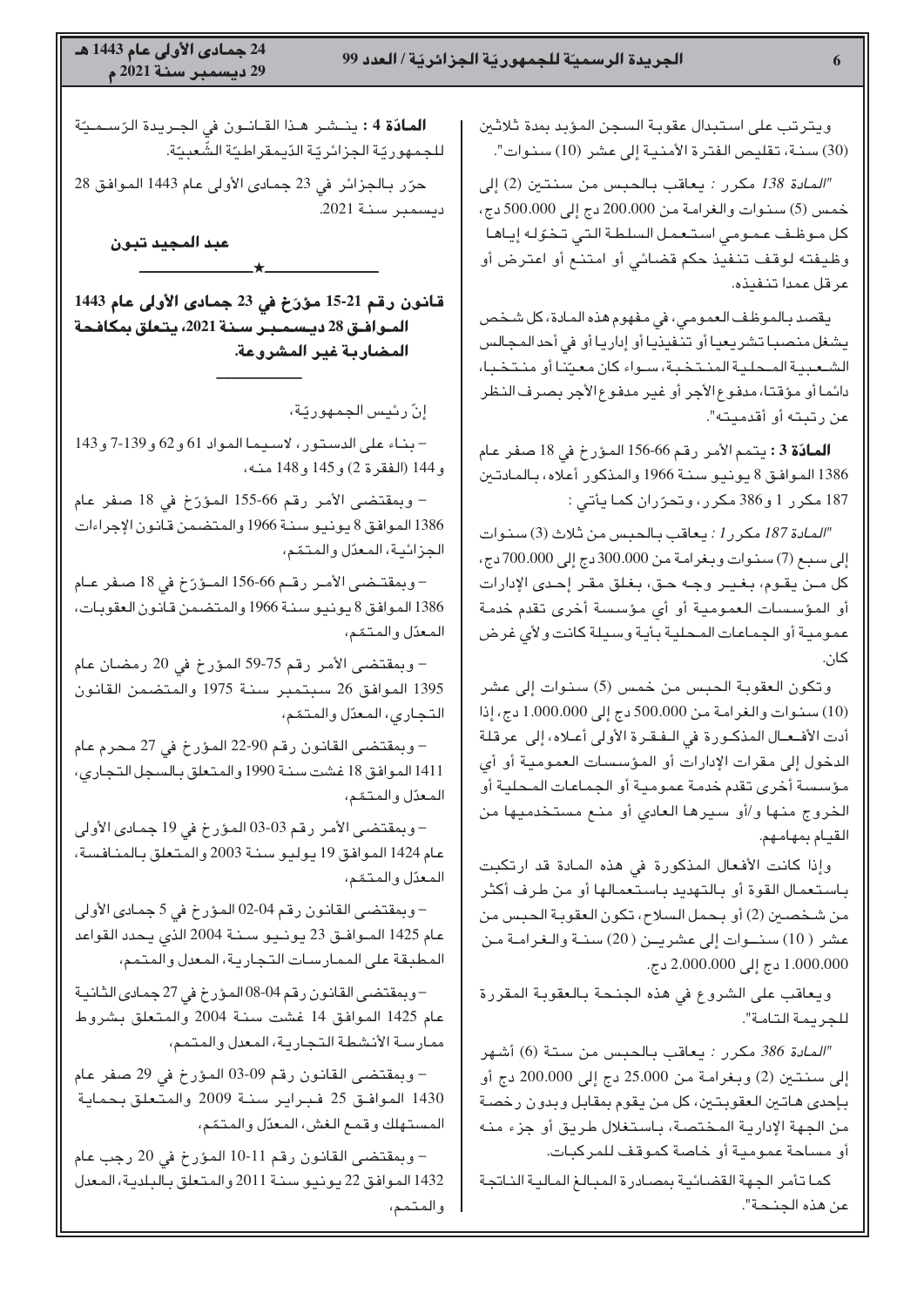#### 24 جمادى الأولى عام 1443 هـ 29 ديسمبر سنة 2021 م

- وبمقتضى القانون رقم 12-06 المؤرخ في 18 صفر عام 1433 الموافق 12 يناير سنة 2012 والمتعلق بالجمعيات،

- وبمقتضى القانون رقم 12-07 المؤرخ في 28 ربيع الأول عام 1433 الموافق 21 فبراير سنة 2012 والمتعلق بالولاية،

> – بعد رأى مجلس الدولة، وبعد مصادقة البرلمان، يصدر القانون الآتي نصه : الفصل الأول

أحكام عامة

**المادّة الأولى :** يهدف هذا القانون إلى مكافحة المضاربة غير المشروعة.

المادّة 2: يقصد، بمفهوم هذا القانون، بما يأتى:

1- المضاربة غير المشروعة: كل تخزين أو إخفاء للسلع أو البضائع بهدف إحداث ندرة في السوق واضطراب في التموين، وكل رفع أو خفض مصطنع في أسعار السلع أو البضائع أو الأوراق المالية بطريق مباشر أو غير مباشر أو عن طريق وسيط أو استعمال الوسائل الإلكترونية أو أي طرق أو وسائل احتيالية أخرى.

ويعتبر من قبيل المضاربة غير المشروعة:

– ترويج أخبار أو أنباء كاذبة أو مغرضة عمدا بين الجمهور بغرض إحداث اضطراب فى السوق ورفع الأسعار بطريقة مباغتة وغير مبررة،

-طرح عروض في السوق بغرض إحداث اضطراب في الأسعار أو هوامش الربح المحددة قانونا،

- تقديم عروض بأسعار مرتفعة عن تلك التى كان يطبقها البائعون عادةً،

- القيام، بصفة فردية أو جماعية أو بناء على اتفاقات، بعملية في السوق بغرض الحصول على ربح غير ناتج عن التطبيق الطبيعى للعرض والطلب،

- استعمال المناورات التى تهدف إلى رفع أو خفض قيمة الأوراق المالية.

2- الندرة: عدم وجود ما يكفى من سلع أو بضائع لتلبية احتياجات السكان بسبب زيادة الطلب عليها ونقص العرض.

### الفصل الثانى

#### آليات مكافحة المضاربة غير المشروعة

المادّة 3 : تتولى الدولة إعداد استراتيجية وطنية لضمان التوازن على مستوى السوق، بالعمل على استقرار الأسعار والحدّ من المضاربة غير المشروعة قصد الحفاظ على القدرة الشرائية للمواطنين ومنع استغلال الظروف بغرض الرفع غير المبرّر في الأسعار ، ولا سيما منها المواد الضرورية أو المواد ذات الاستهلاك الواسع.

المادّة 4 : تتخذ الدولة الإجراءات الكفيلة للحدّ من المضاربة غير المشروعة، ولا سيما:

- ضمان توفير السلع والبضائع الضرورية في الأسواق،

- اعتماد آليات اليقظة لاتخاذ الإجراءات الملائمة قصد الحدّ من آثار الندرة،

- تشجيع الاستهلاك العقلاني،

- اتخاذ الإجراءات اللازمة لدحض تفشى أى إشاعات يتم تـرويـجـهـا بـغـرض إحداث اضطـراب في السوق والـرفـع في الأسعار بطريقة عشوائية ومباغتة،

- منع أي تخزين أو سحب غير مبرر للسلع والبضائع لإحداث حالة الندرة بغرض رفع الأسعار.

المادّة 5: تساهم الجماعات المحلية في مكافحة المضاربة غير المشروعة من خلال، لا سيما ما يأتى:

- تخصيص نقاط لبيع المواد الضرورية أو المواد ذات الاستهلاك الواسع، بأسعار تتناسب مع أصحاب الدخل الضعيف، خاصة في الأعياد والمواسم والحالات الاستثنائية التي تعرف عادةً ارتفاعا في الأسعار،

– الرصد المبكّر لكل أشكال الندرة في السلع والبضائع على المستوى المحلى، ولا سيما منها المواد الضرورية أو المواد ذات الاستهلاك الواسع،

- دراسة وتحليل وضعية السوق المحلية وتحليل الأسعار.

المادّة 6: يساهم المجتمع المدنى ووسائل الإعلام فى ترقية الثقافة الاستهلاكية وتنشيط عملية ترشيد التوعية بهدف عقلنة الاستهلاك وعدم الإخلال بقاعدة العرض والطلب، لا سيما، في الأعياد والمواسم والحالات الاستثنائية وتلك الناجمة عن أزمة صحية طارئة أو تفشى وباء أو وقوع كارثة.

### الفصل الثالث

#### القواعد الإجرائية

المادّة 7: فضلا عن ضباط وأعوان الشرطة القضائية، يؤهل لمعاينة الجرائم المنصوص عليها في هذا القانون :

- الأعوان المؤهلون التابعون للأسلاك الخاصة بالمراقبة التائعون للإدارة المكلفة بالتجارة،

- الأعوان المؤهلون التابعون لمصالح الإدارة الجبائية.

المادّة 8: تحرّك النيابة العامة الدعوى العمومية تلقائيا في الجرائم المنصوص عليها في هذا القانون.